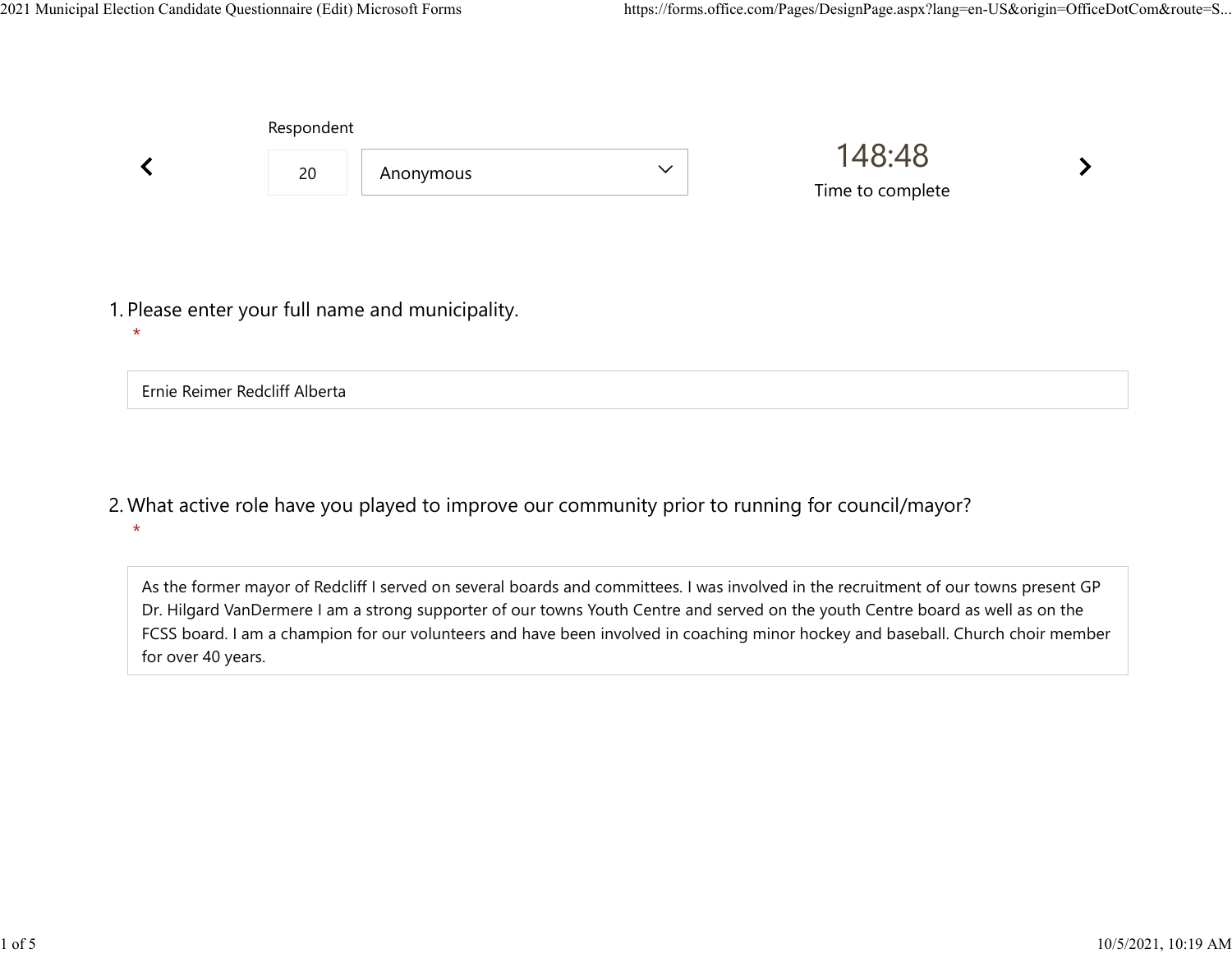$\star$ 

 $\star$ 

What initiatives would you propose to improve tourism, investment attraction and development to our 3. municipality and region and support business recovery during/after the pandemic? \* 2021 Municipal Election Candidate Questionnaire (Edit) Microsoft Forms https://forms.office.com/Pages/DesignPage.aspx?lang=en-US&origin=OfficeDotCom&route=S...<br>2 Mhat initiatives would you propose to improve tourism invest

> Tourism: make improvements to our present campground and advocate for a camping site along the south Saskatchewan river area. Promote the development of a recreational complex for our children and adults of which I am a board member for this initiative.

4. In Medicine Hat, businesses pay a higher proportion of property taxes compared to the residential sector.  Medicine Hat's tax gap of 2.35% is one of the highest in Alberta.  What is your position on the current approach to taxation and your thoughts on potential strategies to narrow this gap?

We need to revisit the business taxation bylaw here in Redcliff. Let's examine the mill rates and compare them to other communities such as ours.

- 5. If elected, what specific steps would you take to encourage & promote entrepreneurship within the region?
	- We could offer incentives for new startup businesses such as deferred taxation payments or a decreased land sale to entice entrepreneurs to set up a business in Redcliff. Promote the installation of a wireless network to improve communication within the business community.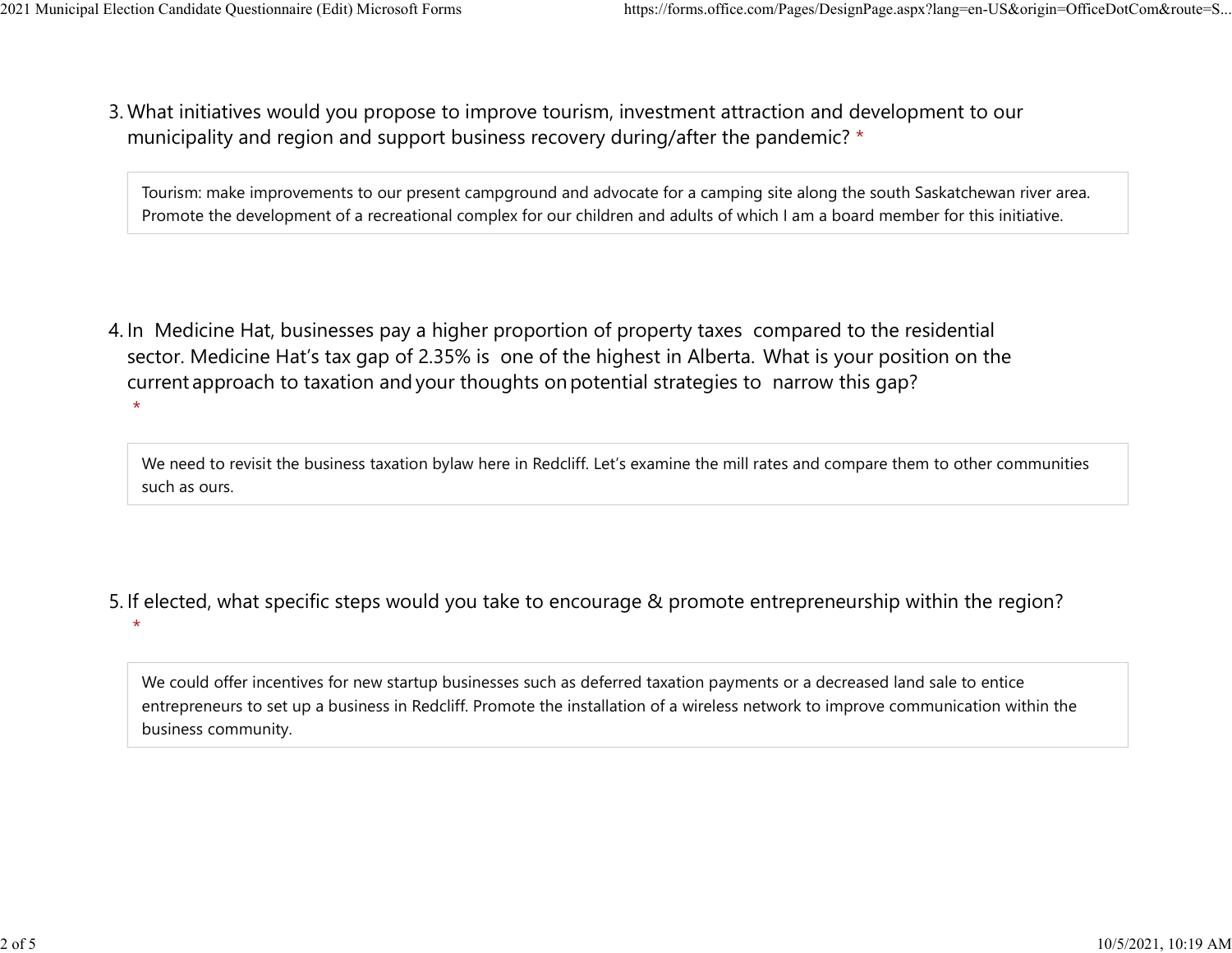$\star$ 

 $\star$ 

What is your stance on COVID-19 related laws that mandate requirements, including masks and vaccine 6. passports? 2021 Municipal Election Candidate Questionnaire (Edit) Microsoft Forms https://forms.office.com/Pages/DesignPage.aspx?lang=en-US&origin=OfficeDotCom&route=S...<br>6 Mhat is vour stance on COVID-19 related laws that mandate re

> I for one am not in favour of any kind of mandated passport. There's many people in our society who have valid medical reasons to not take the vaccine and we need to respect their rights to decide that .

What is your plan for publicly-funded services (examples would include Medicine Hat Public Library, power plant, 7. facilities) if elected?

 $\star$ 

I'm okay with the funded services as they exist here in Redcliff.

8. How important is it for our region to have a local Community College? What specific steps could the municipality do to work better with Medicine Hat College to provide ongoing opportunities for future learners?

Very important! With the technical changes in areas such as solar and wind energy constantly evolving we need to have a college here in our back yard to accommodate our local entrepreneurs who would be able to stay at home to get educated on the technology. This would be very cost effective and less stressful for them

9. How will you attract newcomers to the district and address the needs for a skilled workforce? \*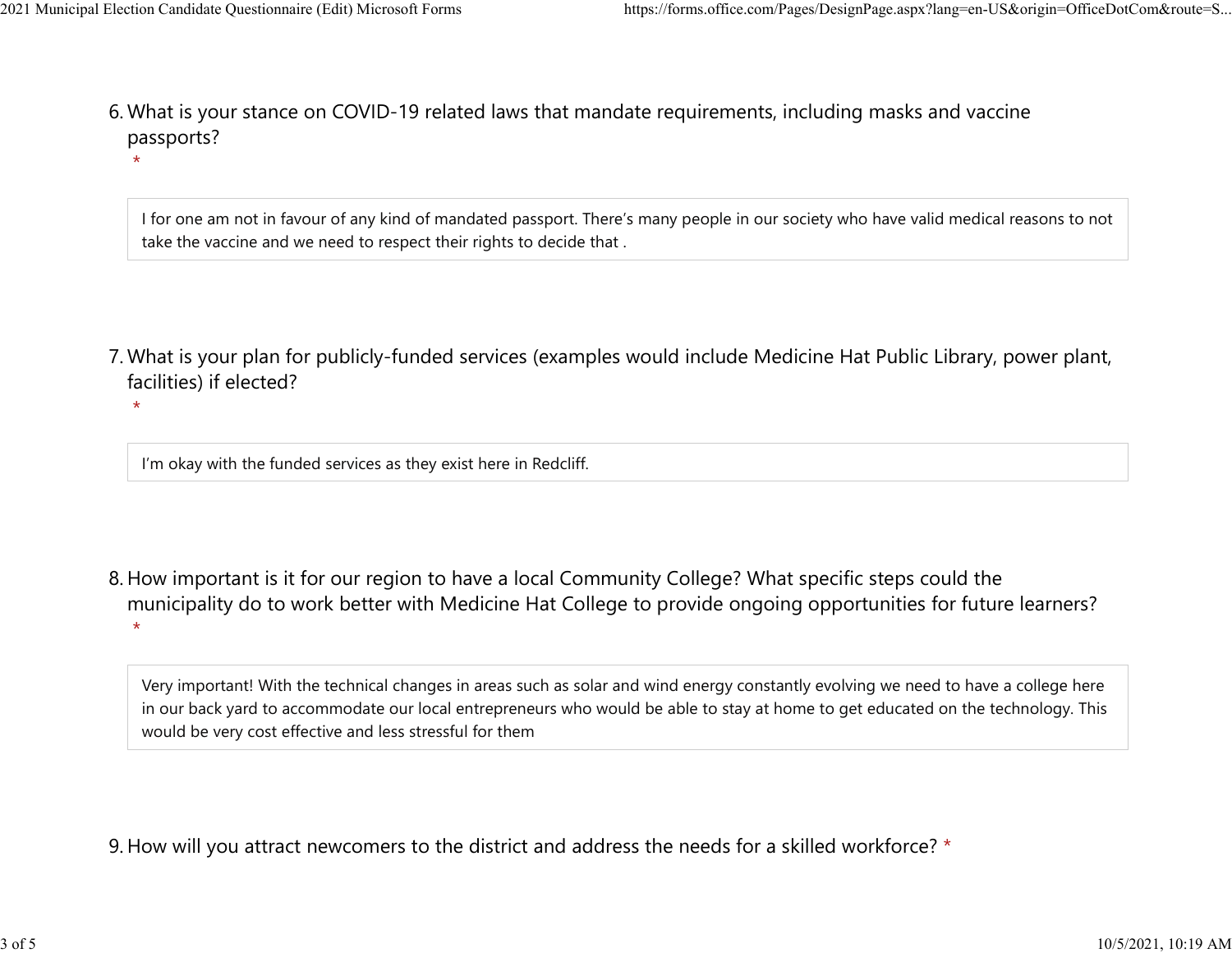$\star$ 

 $\star$ 

Advertising all our specific needs as they occur and provide incentives

10. What is your stance on the importance of mental health & wellness support in our region? What ideas, implementations, and initiatives would you put forward to improve the overall mental health & wellbeing of our community?

Mental health and wellness is high in my priority list. As a former EAP Rep. Employee Assistance Program at CFB Suffield I was fortunate to provide assistance to several employees who had specific needs for their immediate needs. Now more than ever we need to establish mental health support for many who do not have the knowledge or know where to reach out for help. I personally had a sister that took her own life. I would like to see a volunteer group set up to provide assistance and make referrals for the individuals affected by mental health illnesses

11. How will you further diversity and inclusion initiatives in our region, as it relates to each of the pillars in the Chamber's Vote Prosperity Platform: https://www.medicinehatchamber.com/voteprosperity2021/ (https://www.medicinehatchamber.com/voteprosperity2021/)  $\star$ 

The town could designate one day a year to commemorate people of all races, ethnicity and culture

12. On a municipal level, how do you intend to address climate change and pollution?